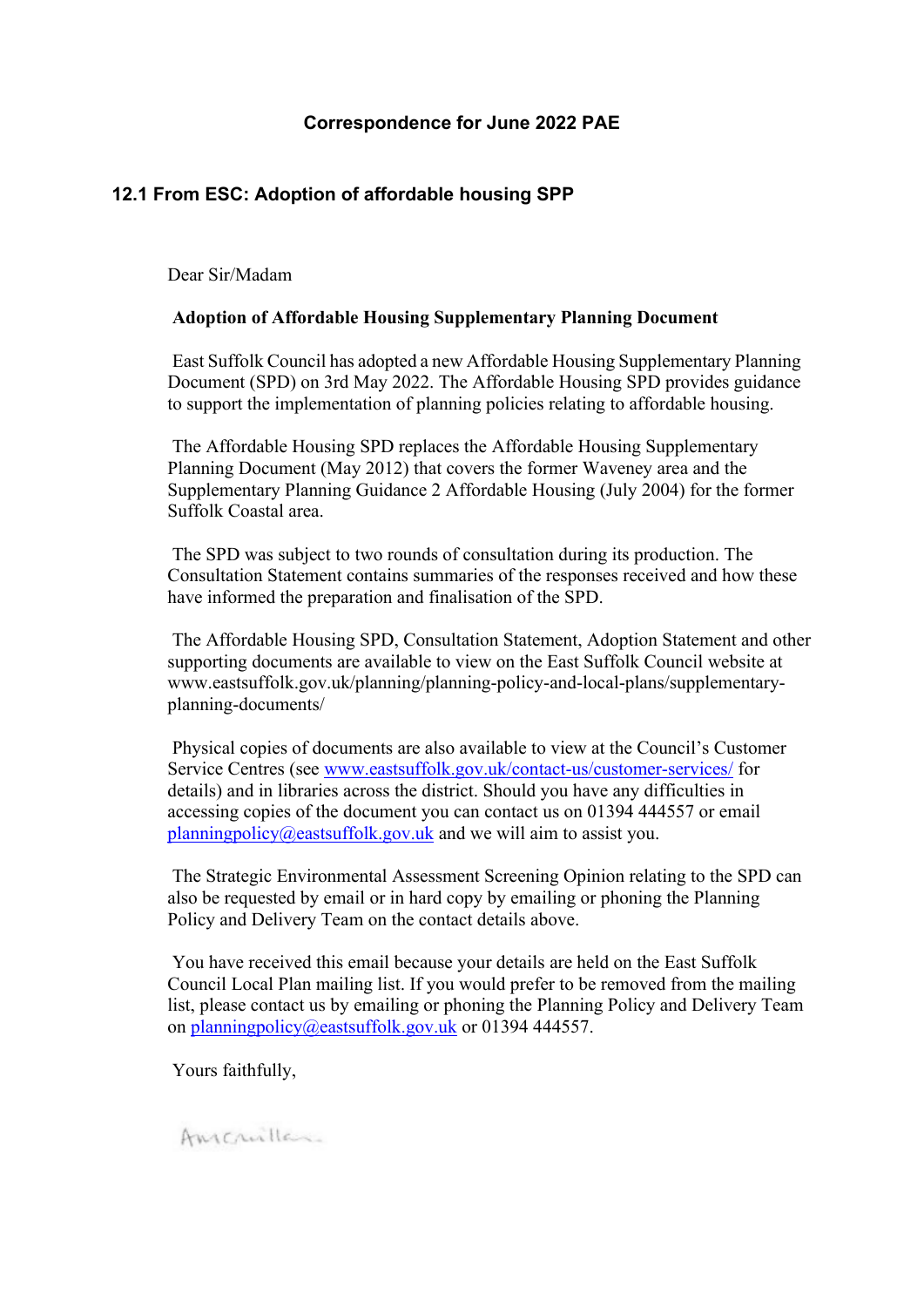

**Andrea McMillan | Principal Planner (Policy and Delivery)**

East Suffolk Council

01394 444 557 [www.eastsuffolk.gov.uk](http://www.eastsuffolk.gov.uk/) 

[www.eastsuffolkmeansbusiness.co.uk](http://www.eastsuffolkmeansbusiness.co.uk/)

## **12.2 From ESC: invitation to comment of air quality report**

# **Good Morning,**

We would like to offer you the chance to view and comment on a new air quality report for the Woodbridge Air Quality Management Area (AQMA) which recommends that this AQMA should now be revoked. A summary of the Woodbridge AQMA Revocation Assessment is attached, and the full report can be viewed on the Council's website within Appendix G of our 2021 Annual Status Report [East-Suffolk-Council-](https://www.eastsuffolk.gov.uk/assets/Environment/Environmental-Protection/Air-Quality/East-Suffolk-Council-ASR-2021.pdf)[ASR-2021.pdf \(eastsuffolk.gov.uk\)](https://www.eastsuffolk.gov.uk/assets/Environment/Environmental-Protection/Air-Quality/East-Suffolk-Council-ASR-2021.pdf)

The Woodbridge AQMA was declared in 2006 for exceedance of the annual mean nitrogen dioxide (NO<sub>2</sub>) air quality objective (set at 40  $\mu$ g/m<sup>3</sup>). The Air Quality Action Plan (AQAP) published for the AQMA considered 79 options with 20 put forward for potential implementation.

NO<sup>2</sup> concentrations within the AQMA began to fall in 2006, and from 2014 have now been below the air quality objective for seven consecutive years. Following instruction from the Department for Environment, Food and Rural Affairs (Defra), a revocation assessment was undertaken to confirm whether revocation is the correct course of action for the AQMA. This was sent to Defra within the 2021 Air Quality Annual Status Report for the district.

The assessment considers national, regional and local factors and predicts future  $NO<sub>2</sub>$ concentrations within the AQMA for a 5-year period using both 2019 and 2020 measurements. It concludes that there is confidence the Woodbridge AQMA can be revoked and recommends that this should happen in line with Defra requirements.